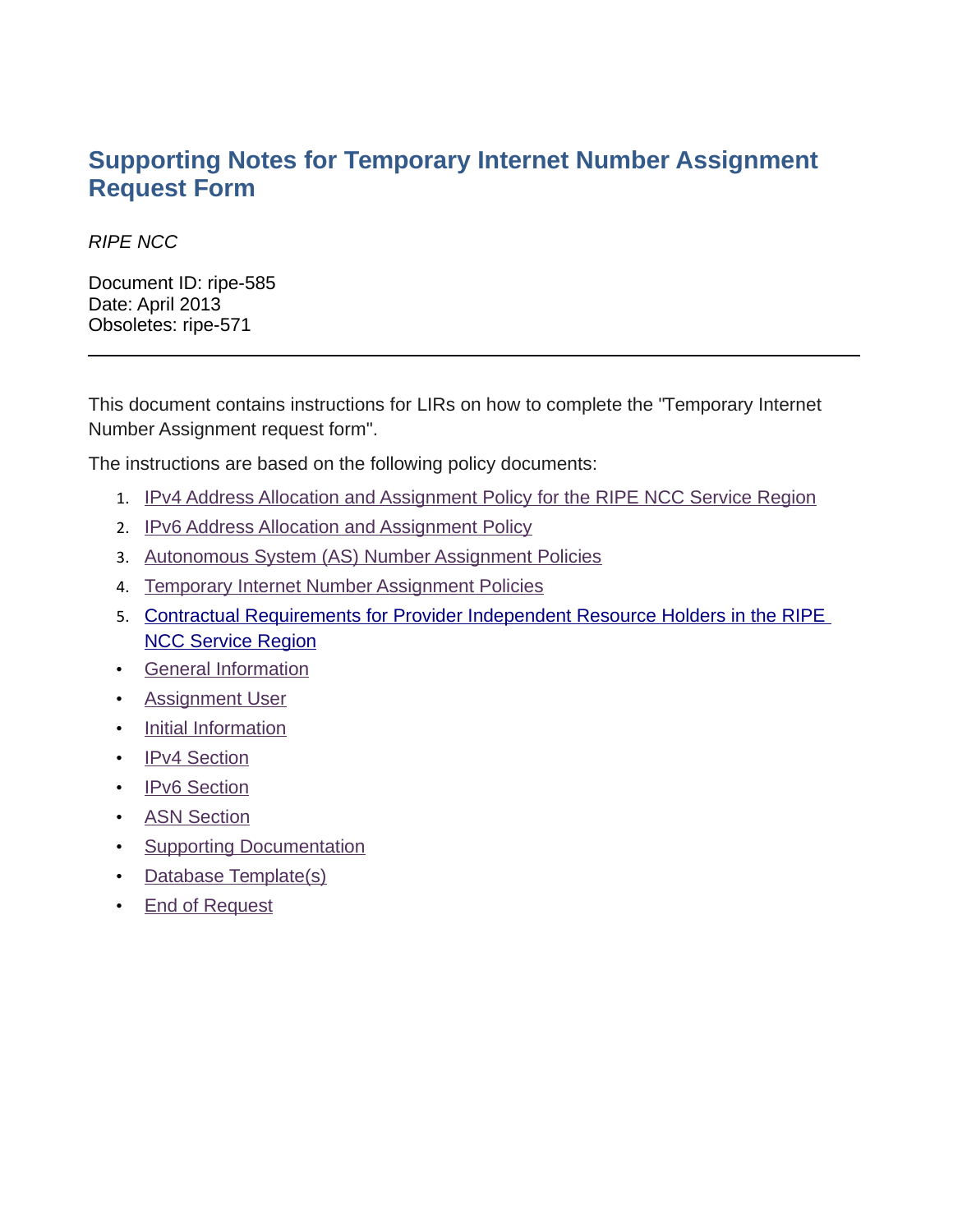# **General Information**

#[GENERAL INFORMATION]# % Please add your RegID. request-type: temp-assign form-version: 1.1 x-ncc-regid: **nl.bluelight**

Please do not change the value of the "request-type:" and "form-version:" fields.

Enter your Registry Identifier (RegID) in the "x-ncc-regid:" field. RegIDs have the following format: <country code>.<name>. If you do not know your RegID, please contact [ncc@ripe.net.](mailto:ncc@ripe.net)

# **Assignment User**

```
#[ASSIGNMENT USER]#
% Who will use the requested address space?
legal-organisation-name: North SantaBank
organisation-location: Santa City, NN
website-if-available: http://www.nsb.nn
% Is this request being sent by a sponsoring LIR on behalf of 
% an End User? (yes/no)
```
end-user-of-sponsoring-lir: **Yes**

% If yes, please confirm that the "Temporary Independent Assignment Request and % Maintenance Agreement" contains all of the elements listed in paragraph 2.0 of % "Contractual Requirements for Provider Independent Resource Holders in the % RIPE NCC Service Region".(yes/no)

**% Please also attach a copy of the signed agreement and the company registration % papers of the End User**.

**confirmation:Yes**

Enter the legal name and primary location of the organisation that will use this PI address space in the "legal-organisation-name" and "organisation-location" fields. If this End User has a website, enter the URL in the "website-if-available" field. Otherwise, enter "none" in this field.

If you are an LIR sending this request on behalf of an End User, you should answer "Yes" in the "end-user-of-sponsoring-lir" field.

If you answered "Yes" you should also confirm that all of the elements of paragraph 2.0 of "Contractual Requirements for Provider Independent Resource Holders in the RIPE NCC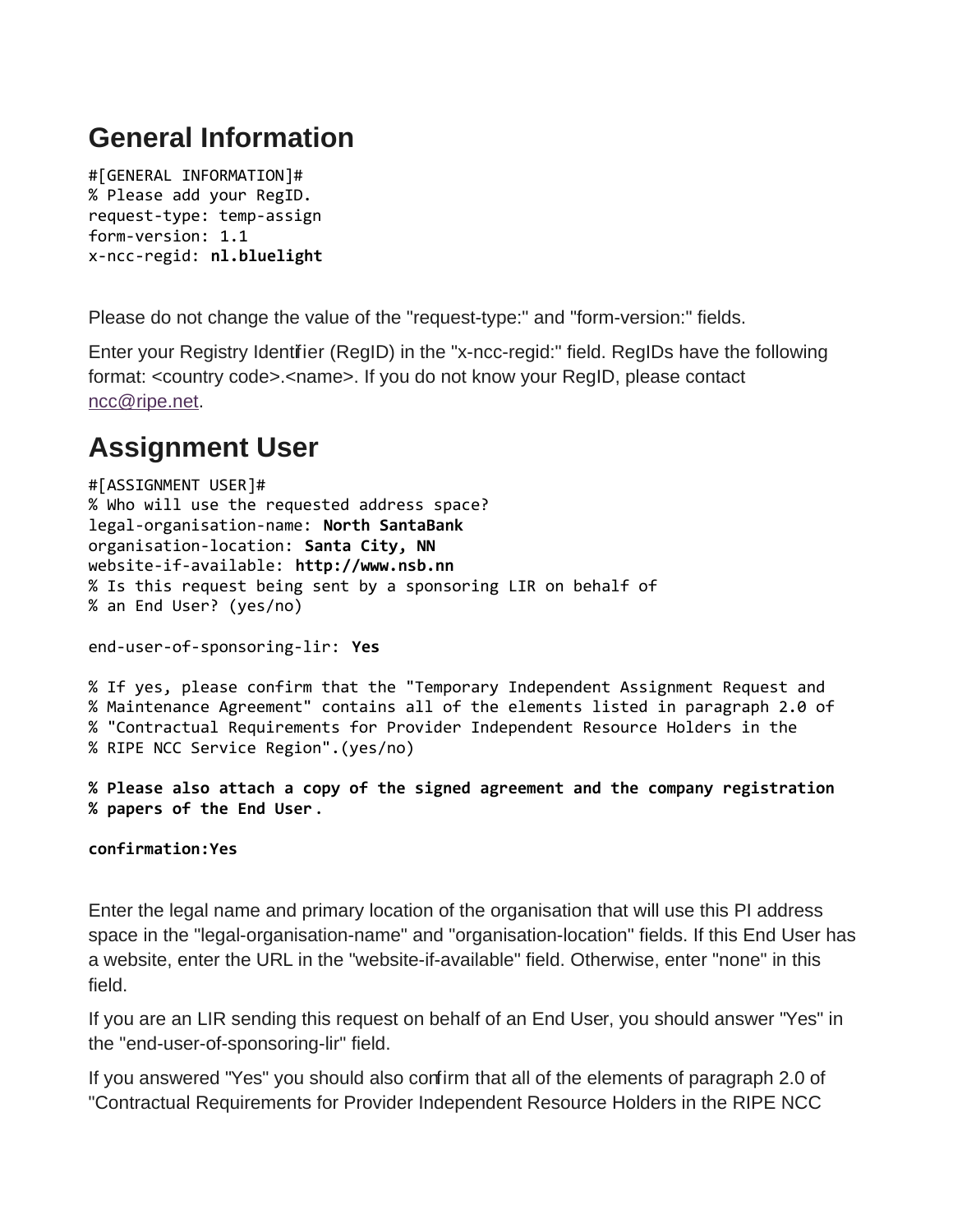Service Region" are listed in the "End User Assignment Agreement" that is signed by the End User and the sponsoring LIR. For all temporary assignments that are requested through a sponsoring LIR for an End User, we need to receive a copy of "Temporary Independent Assignment Request and Maintenance Agreement" and the company registration papers of the End User.

You can find an example agreement at: [http://ripe.net/lir-services/resource](http://ripe.net/lir-services/resource-management/temp-assign-agreement)[management/temp-assign-agreement](http://ripe.net/lir-services/resource-management/temp-assign-agreement)

You can send us an agreement in your local language or use the English version.

If the request is for an LIR, you should also answer with "No".

### **Initial Information**

#[INITIAL INFORMATION]#

% Which type of assignment is the End User requesting? (IPv4/IPv6/ASN)

### type-of-assignment**: IPv4/IPv6/ASN**

% Why do you need this temporary Assignment? why: **Assignment is needed for our annual banking conference and exhibition that will take place end of this month in Geneva. The conference and exhibition will take place simultaneously at the same location.**

% The End User should be aware that this resource will be for a specific time % limit. It will be automatically de registered at the end of the approved % assignment period. % Please add more information on the purpose(Event/Research) and duration of this % request.

purpose: **Event** website-if-available: **http://www.nsb.nn/conference/2012**

% The date should be in the following format: yyyymmdd

start-date: **20120325** end-date**: 20120329**

In the type of assignment field, you should indicate all the different resources you are requesting for your End User with this request.

In the "Why:" field, you need to tell us why you are requesting this temporary assignment as well as explain the detailed technical requirements of the requested resources/size.

You should also indicate the purpose of the assignment, including the website of the mentioned event/research and the start and end dates of the event/research.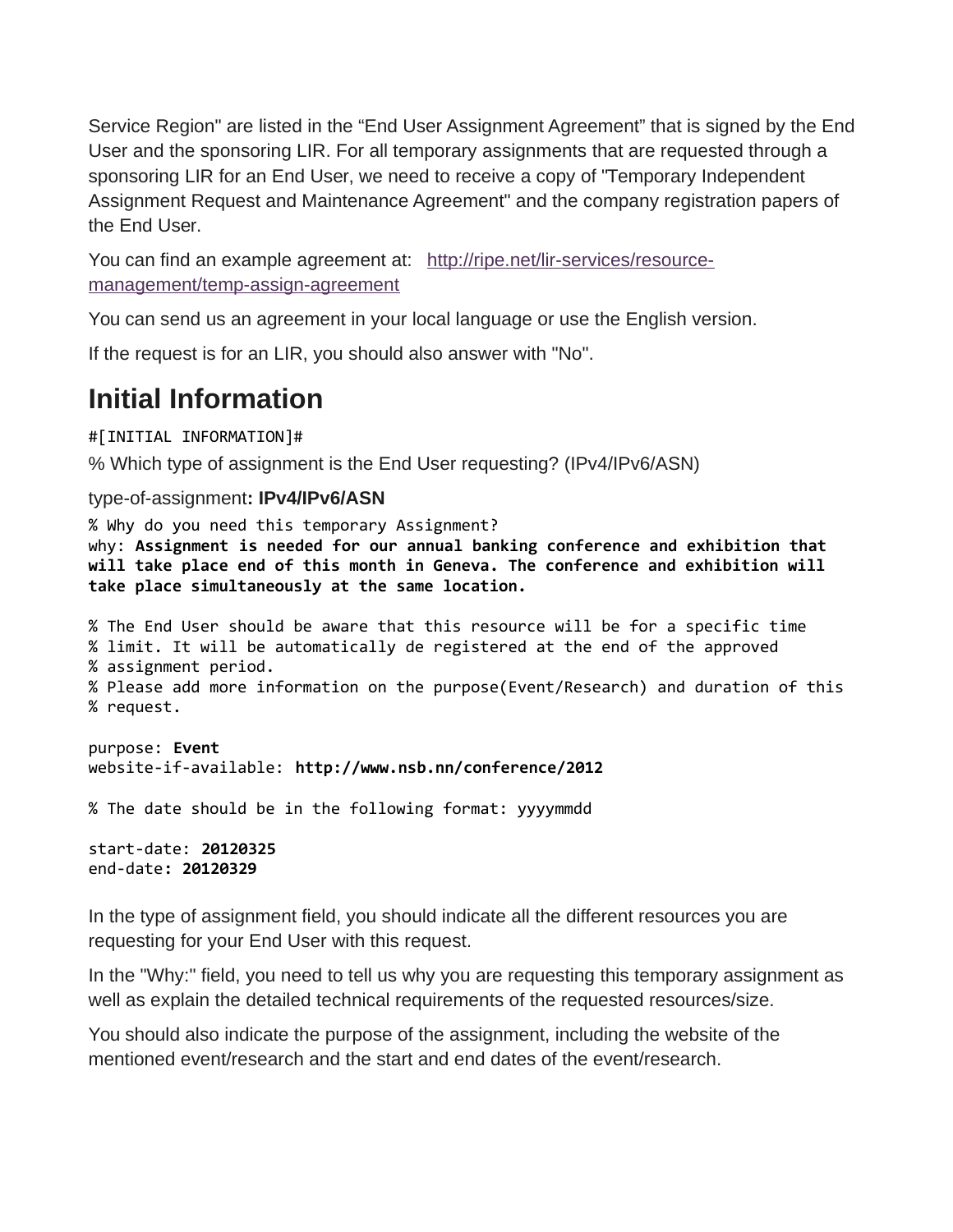### **IPv4 section**

#[IPv4 section]# % % Why is PI address space required rather than PA address space?

why-pi-v4: **North Santa will be multihomed. We cannot use PA address space because our uplinks do not allow their address space to be announced by other Autonomous Systems.**

% Is the End User requesting extra address space for routing and/or % administrative reasons? **If yes, explain why?**

**why-routing-v4:**

% Please confirm if the End User is aware of the consequences and disadvantages % of PI address space? (yes/no) % For details, you can refer to section 8.0 "PA vs. PI Address Space" of the IPv4 % Address Allocation and Assignment Policies.

#### **confirmation-v4: Yes**

In the "why-pi:" field, explain why PA address space cannot be used for this assignment. Remember that you should encourage the use of PA address space where possible.

If the End User is requesting extra address space for routing and/or administrative reasons, then you need to explain how much address space is being requested due to this and explain the reasons behind it.

You must ensure that the End User understands and accepts that PI address space may be more difficult or more expensive to route than PA address space and then confirm this in the "confirmation:" field. You can find more details on the consequences and disadvantages of PI address space in the document "IPv4 Address Allocation and Assignment Policy for the RIPE NCC Service Region" under section 8.0 "PA vs. PI Address Space".

```
% ADDRESSING PLAN
% How will the End User use this IPv4 address space?
% 
% Subnet Immediate Intermediate Entire Purpose
% size (/nn) Requirement Requirement Period
subnet: /24,/25,/26 /24,/25,/26 /24,/25,/26 /24,/25,/26 Laptops/wifi-enabled 
devices
subnet: /26 /26 /26 /26 Servers,Routers, 
Switches, firewalls and Workstations
totals: /23 /23 /23 /23
```

```
number-of-subnets: 2
```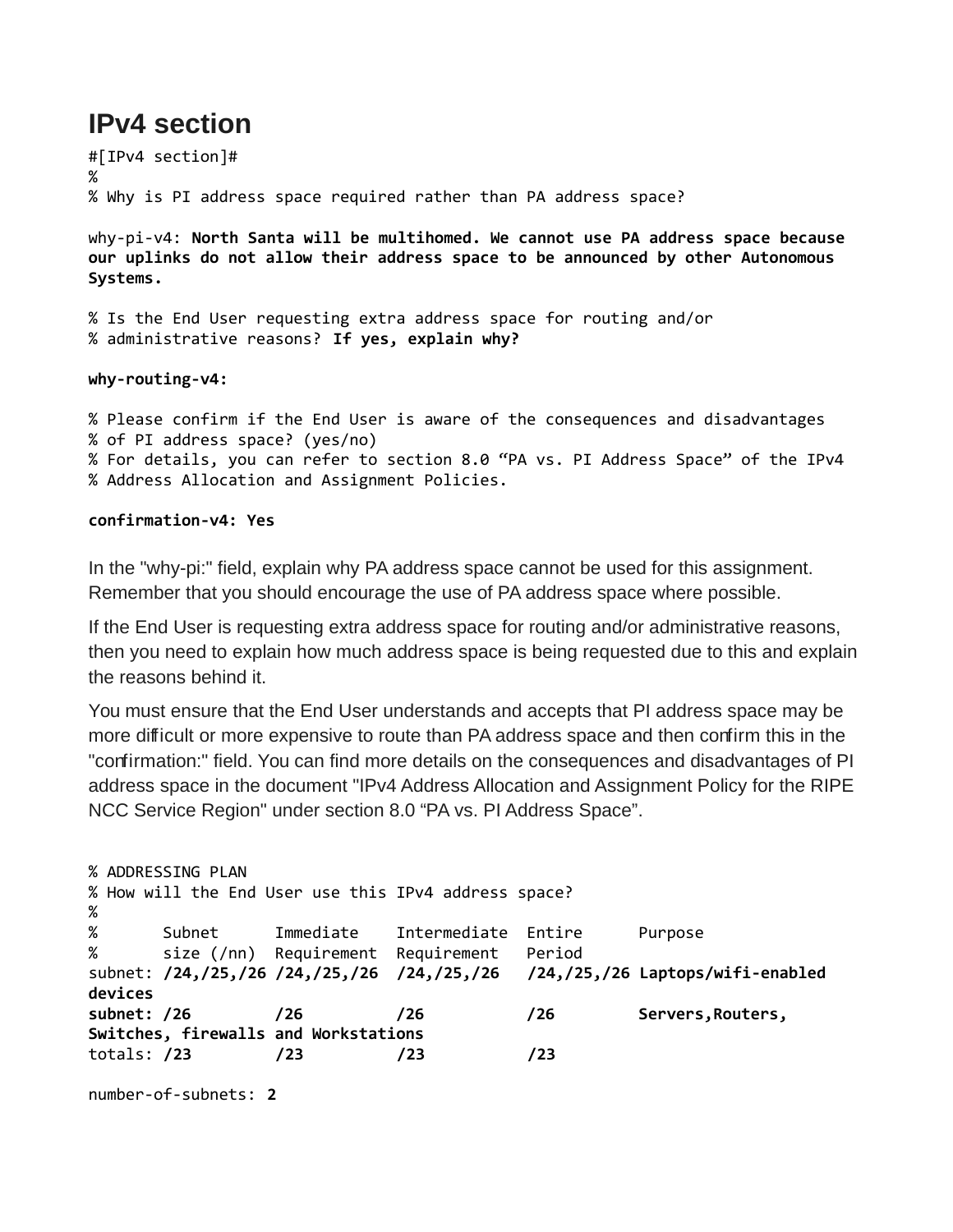The addressing plan shows how the End User will use the requested IPv4 address space. Please note that during peak periods, at least 50% of the total address space applied for must be used at the same time.

You can repeat the "subnet" row as many times as needed. Delete any empty "subnet" fields before you send the request. In the "Subnet size (/nn)" column, enter a slash notation prefix for each subnet. Each entry should be large enough to contain the number of addresses needed for that subnet over the next time period. In order to demonstrate the predicted growth of the network, you must provide an estimate of the address space you will require over three distinct periods: Immediate, Intermediate and the Entire period.

Your estimates should include interfaces used for hosts, routers, gateways, terminal concentrators and any other machines requiring one or more network interfaces. These columns can either contain numbers (for example, 64) or slash notation prefixes (for example,  $/26$ ). Multiple slash notation prefixes must be separated by comma(s) with no blank spaces (for example, /24,/25,/26). In the "Purpose" column, write a short description of each subnet. In the "totals" row, add the totals of each column. The total of the "Subnet size (/nn)" column should be the total amount of address space you are requesting for this assignment. In the "number-of-subnets" field, enter the total number of subnets listed in the addressing plan.

### **IPv6 section**

```
#[IPv6 section]#
%
% Why is PI address space required rather than PA address space? 
why-pi-v6: North Santa will be multihomed. We cannot use PA address space because 
our uplinks do not allow their address space to be announced by other Autonomous 
Systems.
% Is the End User requesting extra address space for routing and/or 
% administrative reasons? If yes, explain why.
Why-routing-v6:
% Please confirm if the End User is aware of the consequences and disadvantages 
% of PI address space. (Yes/No)
% For details, you can refer to section 8.0 "PA vs. PI Address Space" of the IPv4
% Address Allocation and Assignment Policies.
```
### **confirmation-v6: Yes**

In the "why-pi:" field, explain why PA address space cannot be used for this assignment. Remember that you should encourage the use of PA address space where possible. If the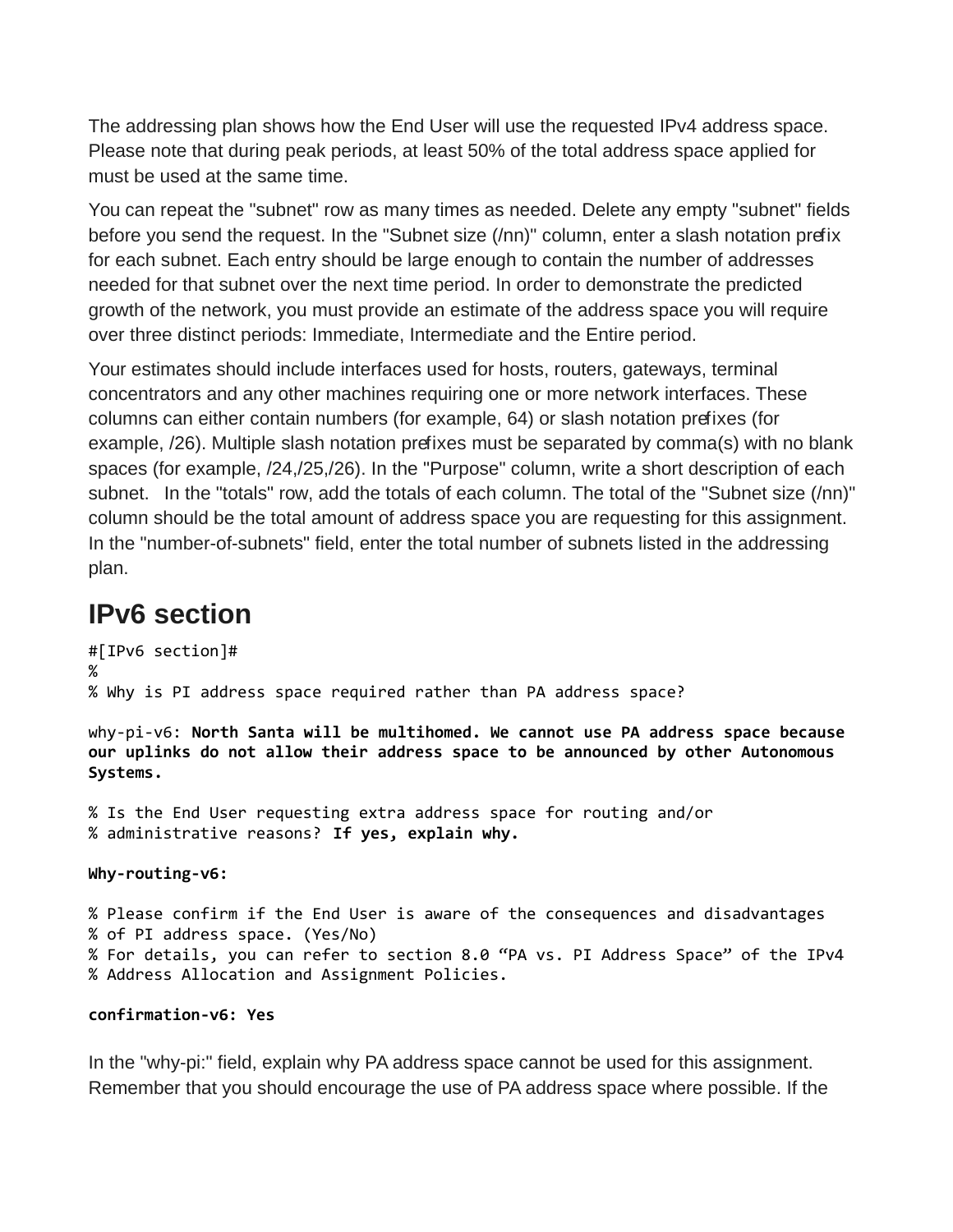End User is requesting extra address space for routing and/or administrative reasons, then you need to explain how much address space is being requested due to this and explain the reasons behind it. You must ensure that the End User understands and accepts that PI address space may be more difficult or more expensive to route than PA address space and then confirm this in the "confirmation:" field. You can find more details on the consequences and disadvantages of PI address space in the document "IPv4 Address Allocation and Assignment Policy for the RIPE NCC Service Region" under section 8.0 "PA vs. PI Address Space".

```
% ADDRESSING PLAN
% How will the End User use this IPv6 address space?
% 
% Subnet Immediate Intermediate Entire Purpose
% size (/nn) Requirement Requirement Period
subnet: /60 /60 /60 /60 Servers for Banking 
applications 
totals: /60 /60 /60 /60
```
The addressing plan shows how the End User will use the requested address space. You can repeat the "subnet" row as many times as needed. Delete any empty "subnet" fields before you send the request. Enter the size of each subnet in the "Subnet size (/nn)" column using IPv6 slash notation (for example, /60). In the "Purpose" column, write a short description of each subnet. In the "totals" row, add the totals of each column.

The smallest IPv6 PI assignment size issued by the RIPE NCC is /48.

# **ASN section**

```
#[ASN section]#
```
%[ADDRESS SPACE TO BE ANNOUNCED]% % If this ASN will originate other prefixes than are requested in this request, % please list these below.

prefix-asn:

If you are not requesting temporary address space for this End User in this ticket, please specify all address prefixes using slash notation (for example, x.x.x.x/xx). The address space must be a valid assignment to the organisation that will use the AS number.

```
% If you require a 16-bit AS Number instead of a 32-bit AS Number 
% please indicate this below and tell us why. For more information,
```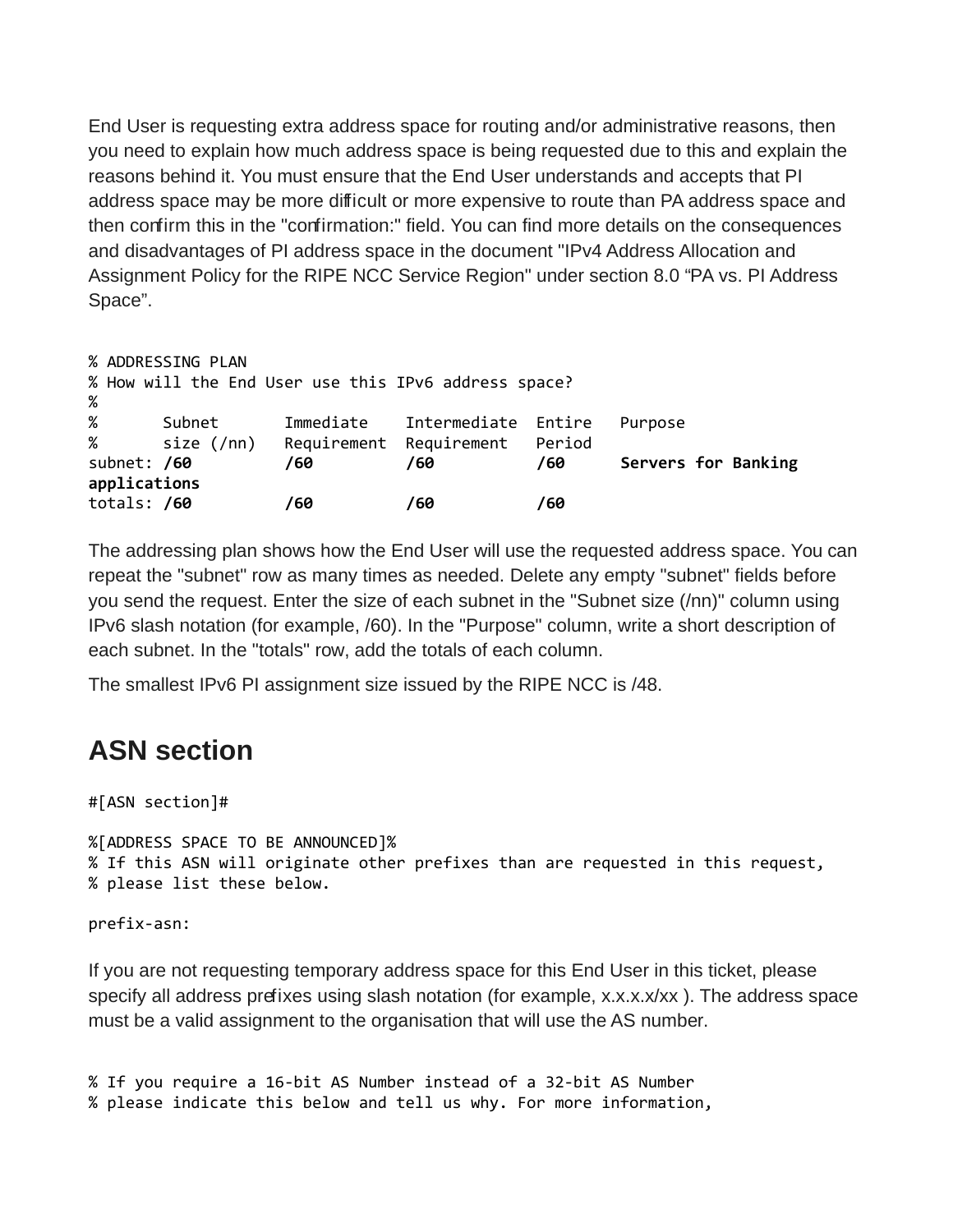% see<http://www.ripe.net/news/asn-32-guide.html>

as-number-type: **16-bit** why-16-bit: **Our routers are not 32-bit enabled**

As of 1 January 2009, all AS Numbers assigned by the RIPE NCC will be 32-bit by default. If you require a 16-bit AS Number, change the default entry "32-bit" to "16-bit" and explain why you require a 16-bit AS Number. If you require further clarification, please see: <http://www.ripe.net/news/asn-32-guide.html>

```
% PEERING CONTACTS
% Please list the Autonomous System Numbers and email contact addresses of the
% peering partners.
```
peering-asn: **AS64532, noddy@grottoinvestments.nn** peering-asn: **AS64518, mary@northernbanking.nn**

You must list the email addresses and ASN of at least two peering partners in the "peering:" fields. You can repeat the "peering:" field as many times as needed.

## **Supporting Documentation**

#[SUPPORTING DOCUMENTATION]# % Please add more information if you think it will help us understand this request. % You can attach a network diagram or other relevant supporting documentation. % <add more information> **There are already 350 participants that have registered for the conference and address space is needed for their laptops and other devices (ipads, smart phones etc). We also need addresses for network devices like switches, firewalls, routers, 10 servers (2 IPs each). There will also be an Internet cafe with 25 workstations in the exhibition area for exhibition attendees only.** 

```
As IPv6 is the future of the Internet, we will like to use it for few servers 
where we will host certain banking/financial applications.
```
If you would like to include additional information on the technical requirements, deployment plan, detailed usage or total users/equipment count, you can use this section. A network diagram (topology map) can help us to understand the set-up of the network and its addressing needs.

# **Database Template(s)**

```
#[DATABASE TEMPLATE IPv4]#
\%% If you are requesting IPv4, complete this IPv4 database template. If you are not
```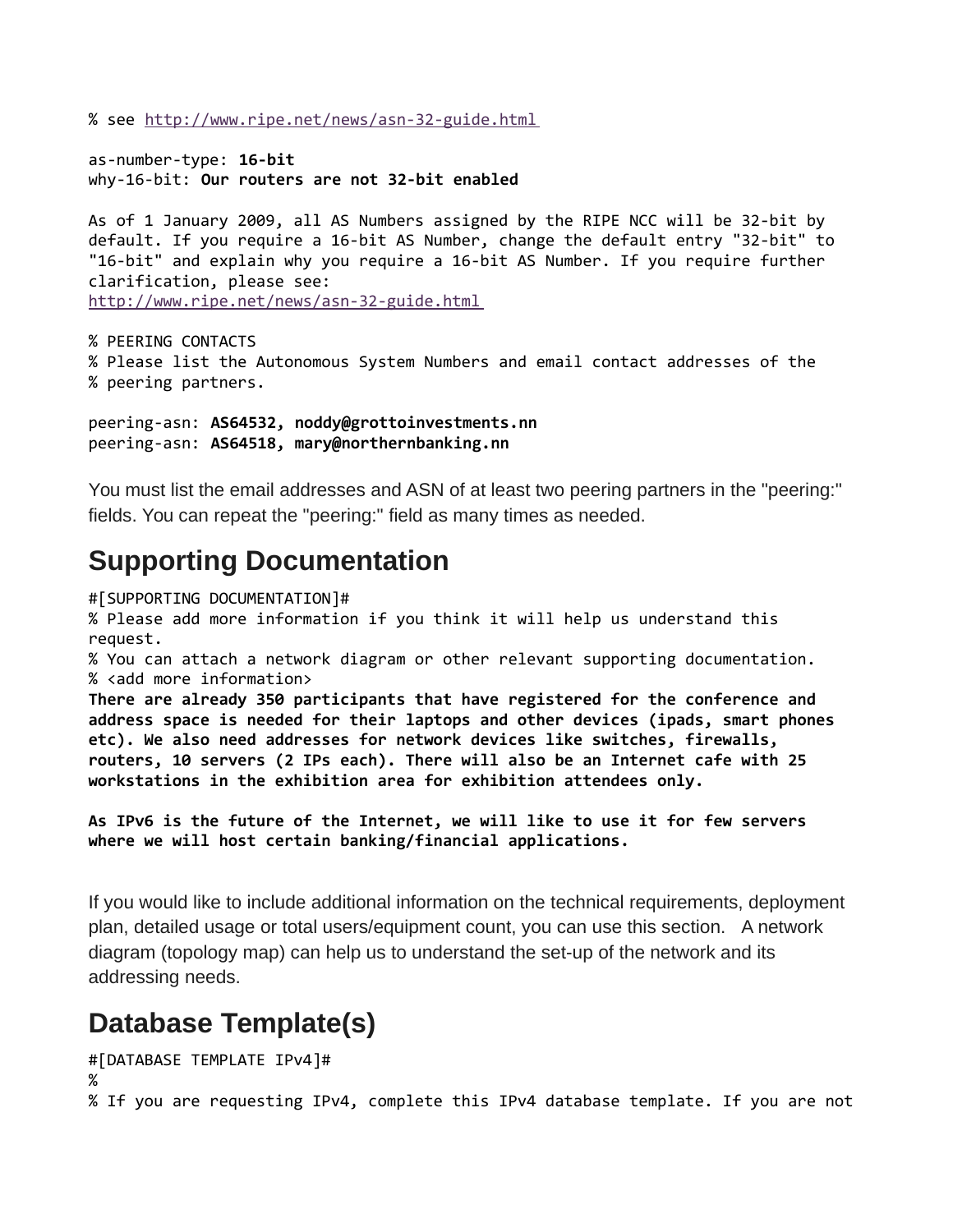% requesting IPv4, please remove this IPv4 database template.

| Inetnum:               | <leave empty=""></leave> |
|------------------------|--------------------------|
| netname:               | NSB-NET-v4               |
| descr:                 | North SantaBank          |
| country:               | <b>NN</b>                |
| org:                   | <b>ORG-NS31-RIPE</b>     |
| $admin-c$ :            | <b>ACM2-RIPE</b>         |
| tech-c:                | HOHO1-RIPE               |
| status:                | <b>ASSIGNED PI</b>       |
| remarks:               | Temporary assignment     |
|                        | ==================       |
|                        | Duration of assignment:  |
|                        | =====================    |
|                        | Start date:              |
|                        | End date:                |
|                        | =====================    |
| $mnt-by:$              | RIPE-NCC-END-MNT         |
| $mnt$ -lower:          | RIPE-NCC-END-MNT         |
| $mnt-by:$              | <b>SANTA-MNT</b>         |
| mnt-routes: SANTA-MNT  |                          |
| mnt-domains: SANTA-MNT |                          |
| changed:               | hostmaster@ripe.net      |
| source:                | <b>RIPE</b>              |

#[DATABASE TEMPLATE IPv6]#

% If you are requesting IPv6, complete this IPv6 database template. If you are not % requesting IPv6 please remove this IPv6 database template.

| inet6num:                     | <leave empty=""></leave>    |
|-------------------------------|-----------------------------|
| netname:                      | NSB-NET-v6                  |
| descr:                        | North SantaBank             |
| country:                      | ΝN                          |
| org:                          | <b>ORG-NS31-RIPE</b>        |
| admin-c:                      | <b>ACM2-RIPE</b>            |
| tech-c:                       | HOHO1-RIPE                  |
| status:                       | <b>ASSIGNED PI</b>          |
| remarks:                      | Temporary assignment        |
|                               | ;====================       |
|                               | Duration of assignment:     |
|                               | =====================       |
|                               | <b>Start date:</b>          |
|                               | End date:                   |
|                               | ;================           |
| $mnt-by:$                     | <b>RIPE-NCC-END-MNT</b>     |
|                               | mnt-lower: RIPE-NCC-END-MNT |
| $mnt-by:$                     | <b>SANTA-MNT</b>            |
| mnt-routes: SANTA-MNT         |                             |
| mnt-domains: <b>SANTA-MNT</b> |                             |
|                               |                             |
|                               |                             |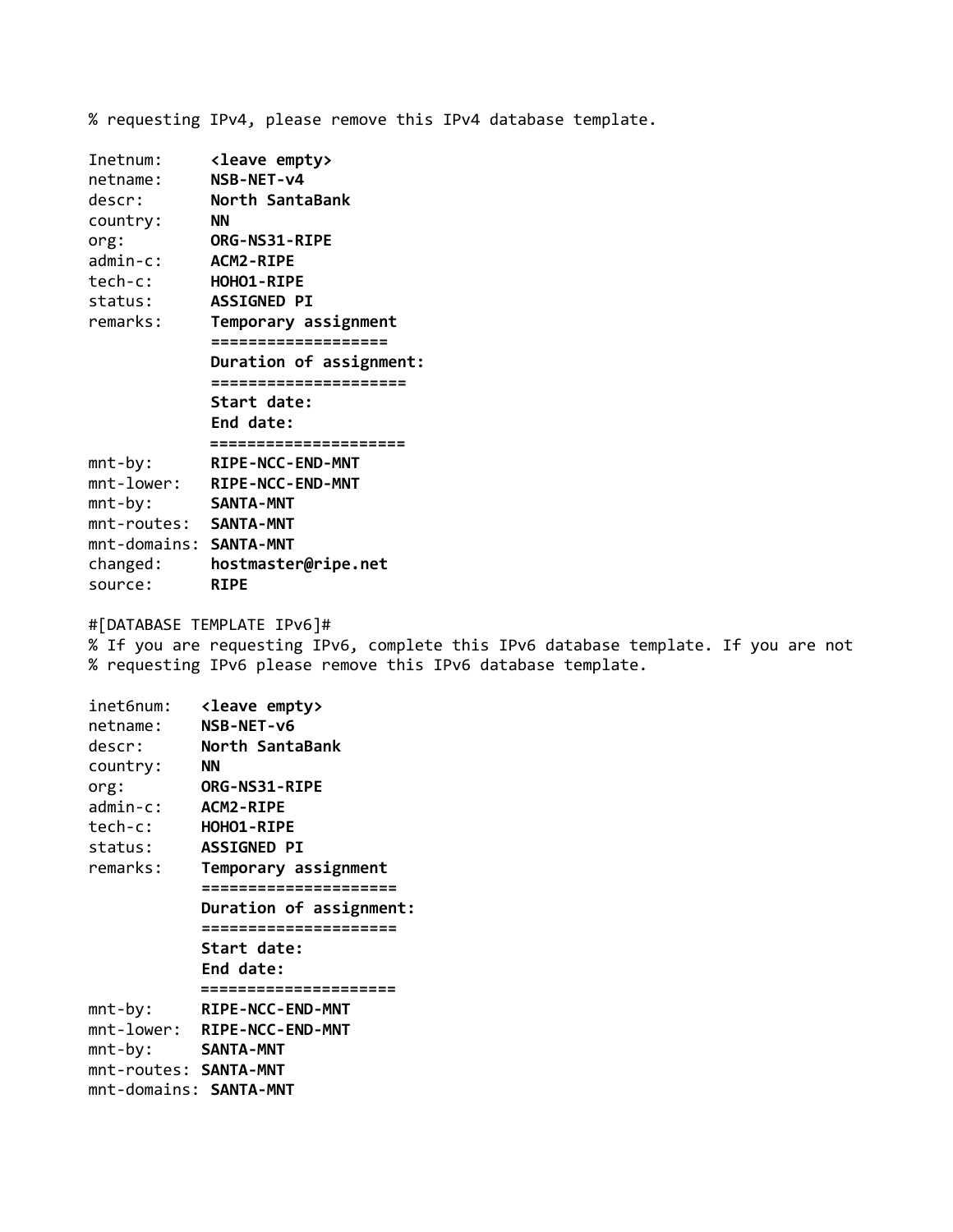changed: **hostmaster@ripe.net** source: **RIPE** #[DATABASE TEMPLATE ASN]# % If you are requesting ASN, complete this ASN database template. If you are not % requesting ASN, please remove this ASN database template. aut-num: **ASNEW** as-name: **NSB-AS** descr: **North SantaBank** org: **ORG-NS31-RIPE** import: **from AS64532 accept ANY** export: **to AS64532 announce ASNEW** import: **from AS64518 accept ANY** export: **to AS64518 announce ASNEW** remarks: **Temporary assignment ===================== Duration of assignment: ===================== Start date: End date: =====================**

admin-c: **ACM2-RIPE** tech-c: **HOHO1-RIPE**

mnt-by: **RIPE-NCC-END-MNT**

mnt-by: **SANTA-MNT** mnt-routes: **SANTA-MNT**

changed: **hostmaster@ripe.net** source: **RIPE**

If the End User is requesting IPv4, IPv6 and an ASN, please complete all templates. If not, you should complete the relevant template(s) and delete the rest when sending the request.

Leave the "inetnum/inet6num/aut-num" field empty as we will choose the address range or the ASN. The "netname/as-name:" should be a short and descriptive name for the network and should reflect the organisation name of the End User.

Enter the End User's legal organisation name in the "descr:" field.

Use the ISO country code of the End User's location in the "country:" field. If the End User is multi-national, repeat the "country" field as many times as needed.

Enter the org-ID of the End User's **organisation** object in the "org:" field.

If they don't have an **organisation** object, you can create one for them using the LIR Portal [\(https://lirportal.ripe.net\)](https://lirportal.ripe.net/).